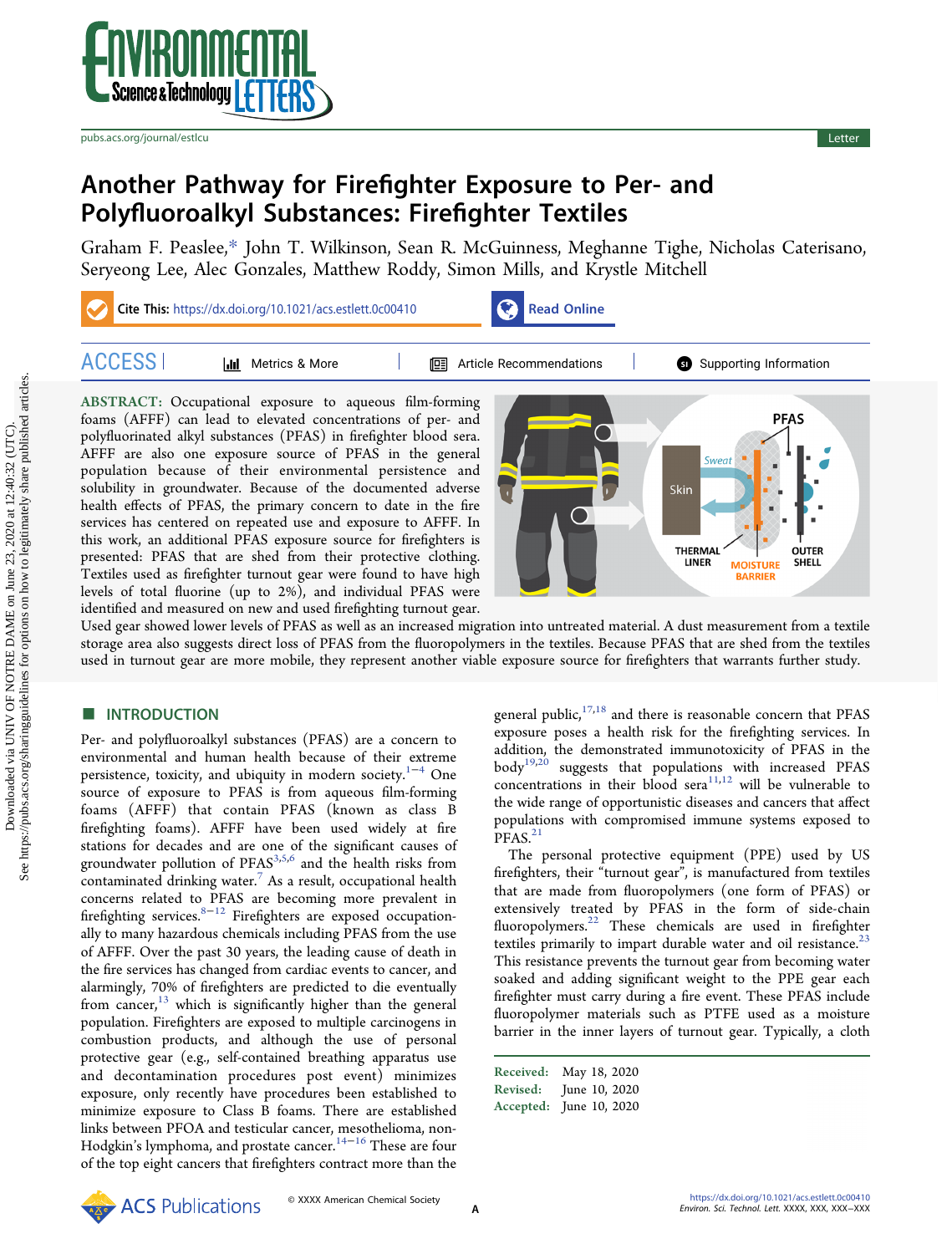<span id="page-1-0"></span>thermal liner surrounds the PTFE layer, and it is not usually PFAS treated. There is always an outer shell (on both jacket and pants) that contains additional PFAS in the form of sidechain fluoropolymers built into the fabric or additional PFAS treatments applied after the fabric is woven. $^{23}$  $^{23}$  $^{23}$  These layers are shown schematically in the TOC figure.

While the use of PPE is essential to firefighter safety, in this study, we hypothesize that the use of PFAS-treated textiles in their PPE leads to a potential source of PFAS exposure. This could occur either through degradation of the textiles and subsequent ingestion or inhalation, or direct contact with the skin and dermal absorption. The durable water resistance provided by PFAS applied to textiles and carpets is known to degrade with time, exposure to sunlight, heat, and water.<sup>24-[26](#page-4-0)</sup> As this occurs, then turnout gear will also shed some of its PFAS to the environment with time and may present a hazard to the firefighter using the gear. In this study, unused and used turnout gear volunteered by in-service and retired firefighters provides the first evidence for the migration of PFAS from PPE and the fluoropolymers within it. A possible exposure route is identified, which suggests this source should be studied more extensively and that prophylactic measures should be adopted to reduce the risk of PFAS exposure to firefighters.

### ■ MATERIALS AND METHODS

Sample Collection. Turnout gear and fabric swatches from turnout gear were collected from fire service volunteers across the US who mailed the samples to the University of Notre Dame, together with identifying information that included manufacturer, date of manufacture, date in-service, and date out-of-service (for those items that had been worn). There were over 30 sets of unused and used turnout gear collected, and these included jackets, pants, and accessories. The turnout gear was manufactured from six primary US companies with textiles made from four different US manufacturers (listed in [Table S1\)](http://pubs.acs.org/doi/suppl/10.1021/acs.estlett.0c00410/suppl_file/ez0c00410_si_001.pdf). All used sets of turnout gear had been in service for at least several years in major metropolitan areas. Three samples of used gear from 2005, 2009, and 2012 were also provided by the South Australian Metropolitan Fire Service.

Once the turnout gear samples had been fully identified and labeled as unused or used, and by gear and fabric manufacturer, it was determined that for this preliminary study, only jackets and pants would be studied, and only aggregate results from all manufacturers would be used as there were insufficient statistics to discern differences between manufacturers. In addition to the textile samples, a dust sample was collected from one PPE processing facility for an urban fire district. The dust sample was collected from the floor using an alcohol wipe. This PPE processing facility was a small isolated workspace that was uncarpeted and only handled the distribution of turnout gear for use in the fire district. No other fire service activities were conducted in this space nor was any gear except textiles stored there.

Total Fluorine Measurements for Textiles and Dust. Initial measurements of total fluorine in all samples were performed by particle induced gamma-ray emission (PIGE) spectroscopy as outlined in Ritter et al., <sup>[27](#page-4-0)</sup> at the Nuclear Science Laboratory at the University of Notre Dame.<sup>28</sup> Since inorganic fluoride is not typically found in textiles, it was considered negligible in these samples. PIGE has proven to be a rapid screening technique that can screen for PFAS use in textiles.<sup>[29](#page-4-0)</sup> The PIGE screening method is rapid and has been demonstrated to yield a signal proportional to total fluorine

content by an interlaboratory comparison study.<sup>[30](#page-4-0)</sup> A complete explanation of sample preparation and analysis of total fluorine by PIGE is described in the [SI.](http://pubs.acs.org/doi/suppl/10.1021/acs.estlett.0c00410/suppl_file/ez0c00410_si_001.pdf)

Textile and Dust Extractions and LC−MS/MS Analysis. To further screen for the degradation of PFAS from the turnout gear, a subset of eight representative textile samples and one dust sample were subject to a base-assisted extraction. These methods were adopted from the U.S. EPA method for soils extractions and were provided to us by the certified commercial testing laboratory, which performed the LC−MS/ MS analysis (Vista Analytical). The three Australian samples were similarly extracted and sent directly to an independent laboratory (EnviroLab, Australia) for LC−MS/MS analysis and Total Oxidizable Precursor Analysis (TOPA).<sup>31</sup> The extraction method and analysis details are included in the [SI.](http://pubs.acs.org/doi/suppl/10.1021/acs.estlett.0c00410/suppl_file/ez0c00410_si_001.pdf)

## ■ RESULTS AND DISCUSSION

The various turnout gear sets were found to be relatively uniform in their construction of textile layers. As shown in the TOC art, there was an inner "moisture barrier" layer that was manufactured from PTFE material that was typically covered with a "thermal liner" made from untreated fabric. This layer was closest to the skin. Then there was an "outer shell layer" material that was a heavier textile that provides both water and oil resistance. The initial PIGE survey of the turnout gear revealed very high total fluorine levels in both the moisture barrier and outside shell layers of every textile sample tested. However, there were distinct differences (by factors of two or more) in the total fluorine measured between different textiles used in the construction of the moisture barriers and outer shells. The averages of 53 different total fluorine measurements for the thermal liner, both unused and used, are shown in Table 1, where all the cloth thermal liners have been included, but only a subset of 20 outer shells that were manufactured from a specific textile brand and model were included to minimize the variations between brands. Note that total fluorine concentrations in new outer shells were averaging more than 2% by weight. Even with this comparison of similar garments, the relative standard deviations of these measure-

Table 1. Average Total Fluorine Concentrations and Standard Deviations of Unused and Used Turnout Gear Measurements<sup>a</sup>

|              | thermal liner<br>(interior)         | thermal liner<br>(exterior)          | outer shell                         |
|--------------|-------------------------------------|--------------------------------------|-------------------------------------|
| unused gear  | $50 \pm 22$ ppm<br>$(n = 16)$       | $105 \pm 53$ ppm<br>( <i>n</i> = 18) | $21,500 \pm 5000$ ppm<br>$(n = 10)$ |
| used gear    | $72 \pm 39$ ppm<br>( <i>n</i> = 10) | $145 \pm 40$ ppm<br>$(n = 9)$        | 15 700 ± 3700 ppm<br>$(n = 10)$     |
| % difference | $+44%$                              | $+38%$                               | $-27%$                              |
| t test       | $t(24) = 1.85$<br>$p = 0.038$       | $t(25) = 1.97$<br>$p = 0.030$        | $t(18) = 2.96$<br>$p = 0.004$       |

a Unused gear is turnout gear that had never been unpacked from its original container. Used gear is turnout gear used in a major metropolitan fire department for between 3 and 10 years. The measurements are in parts per million fluorine. The numbers of samples measured are listed in each category, the percentage difference between unused and used is highlighted in the third row, and the student  $t$  test results are shown in the last row assuming equal variances. The individual PIGE measurements are listed in [Tables S3](http://pubs.acs.org/doi/suppl/10.1021/acs.estlett.0c00410/suppl_file/ez0c00410_si_001.pdf) [and S4](http://pubs.acs.org/doi/suppl/10.1021/acs.estlett.0c00410/suppl_file/ez0c00410_si_001.pdf). The exterior of the thermal liner touches the PFAS-treated outer shell and the fact that it has higher total fluorine is also significant.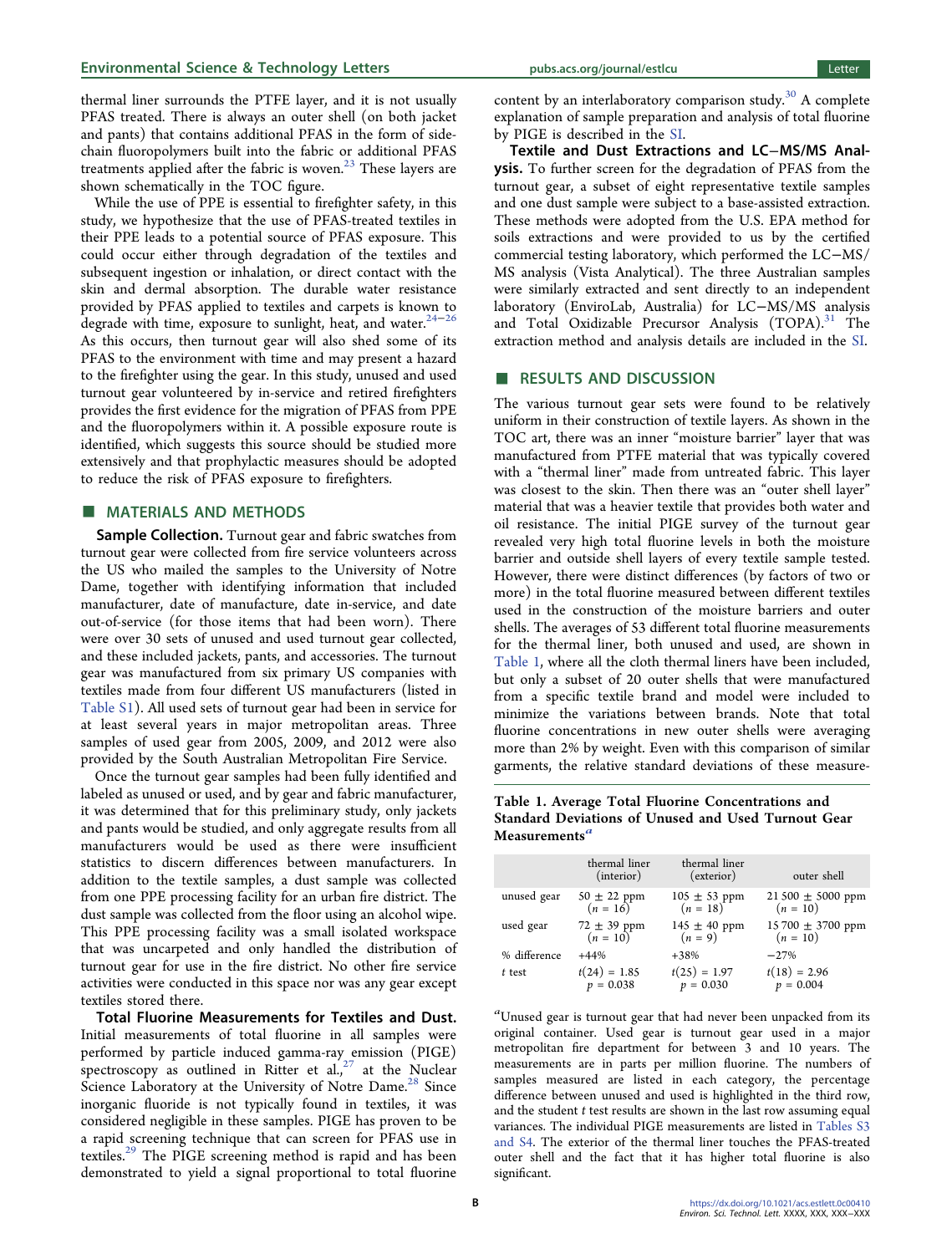| Table 2. Quantities of Target PFAS (in ppb) Found in US Turnout Gear by LC–MS/MS Analysis |  |  |  |
|-------------------------------------------------------------------------------------------|--|--|--|
|-------------------------------------------------------------------------------------------|--|--|--|

|               | jacket 2008 unused |                  |             | pants 2014 used |                  |             | jacket 2008 used | jacket 2017 unused |
|---------------|--------------------|------------------|-------------|-----------------|------------------|-------------|------------------|--------------------|
| values in ppb | thermal liner      | moisture barrier | outer shell | thermal liner   | moisture barrier | outer shell | moisture barrier | moisture barrier   |
| <b>PFBA</b>   | $<$ MDL            | 12.8             | 10.6        | 139             | 615              | 21.5        | 20.5             | 991                |
| PFPeA         | $<$ MDL            | 12.6             | 17.8        | 228             | 104              | 164         | 18.1             | 2.49               |
| PFHxA         | $<$ MDL            | 30.5             | 36.9        | 199             | 28.6             | 10.9        | 35.8             | 36.9               |
| PFHpA         | $<$ MDL            | 12.4             | 25.4        | 105             | 5.82             | 2.23        | 14.3             | 25.4               |
| <b>PFOA</b>   | 78                 | 46               | 182         | 850             | 71               | 97          | 37               | $MDL$              |
| <b>PFNA</b>   | 2.63               | $<$ MDL          | 8.2         | 25.3            | 1.95             | $<$ MDL     | 2.76             | $<$ MDL            |
| PFDA          | 2.98               | 6.51             | 5.51        | 133             | $MDL$            | $MDL$       | 23.7             | $MDL$              |
| PFUnA         | $<$ MDL            | $<$ MDL          | $<$ MDL     | 7.96            | $<$ MDL          | $<$ MDL     | 2.51             | $<$ MDL            |
| PFDoA         | $<$ MDL            | 5.01             | $<$ MDL     | 68.6            | $<$ MDL          | $<$ MDL     | 25.9             | $MDL$              |
| PFBS          | 283                | 140              | 142         | 53 400          | 47 900           | 1050        | 230              | 90 400             |
| PFOS          | $<$ MDL            | $<$ MDL          | $<$ MDL     | 7               | $<$ MDL          | $<$ MDL     | $\overline{2}$   | $MDL$              |
| 6:2 FTS       | $<$ MDL            | $<$ MDL          | $<$ MDL     | 25.9            | 12.9             | $<$ MDL     | $MDL$            | $MDL$              |
| 8:2 FTS       | $<$ MDL            | $<$ MDL          | $<$ MDL     | 11.1            | $<$ MDL          | $<$ MDL     | $MDL$            | $<$ MDL            |

ments are large, which is expected from surface measurements of coarse textiles that have different ages and have had different wear and exposure times.

The moisture barrier measurements are not included because their total fluorine levels were typically >30% and unable to be quantified by PIGE. This is consistent with fluoropolymer use (PTFE) in the moisture barrier. The thermal liners in this study were not intentionally treated with PFAS according to the manufacturer's websites, yet significant fluorine signatures were found to be present in all thermal liners at part-per-million levels. The average total fluorine found in 11 new material swatches obtained from a textile manufacturer before being made into thermal liners was below the LOD, considerably lower than any of the thermal liners measured once sewn into turnout gear. This consistent observation of fluorine in the untreated layers is the first evidence that suggests PFAS appear to migrate from the highly fluorinated layers and collect in the untreated layer of clothing worn against the skin. What is also of particular note for the total fluorine measurements is that Table 2 reflects an average over many sets of gear but still shows a statistically significant loss of 27% of the surface fluorine between new and used gear. When the samples of unused outer shells from 2007/2008 and identical make and model turnout gear samples that were in service for 10 years were compared in 2019, the data (shown in [Figure S1\)](http://pubs.acs.org/doi/suppl/10.1021/acs.estlett.0c00410/suppl_file/ez0c00410_si_001.pdf) suggest that roughly 80% of the total fluorine was lost from the surface of the outer shell on the used turnout gear.

These data are consistent with the idea that PFAS that are degraded from the constant contact of the thermal liner with the moisture barrier and outer shell collect in the cloth of the thermal liner. The fact that the exterior of the thermal liner (which touches the moisture barrier directly) is precisely double the concentration of the interior of the liner (average = 118 ppm/59 ppm,  $t(50) = 4.91$ ,  $p < 0.00001$ ) for both new and used gear also supports this observation. Since PIGE is a surface analysis technique that measures the top ∼100−200  $\mu$ m of the textile, this loss of total fluorine and the PFAS they represent does not mean that the durable water resistance of the garment is lost at this rate. There is roughly ten-times the material thickness that was not measured by PIGE that presumably retains most of the garment's water resistance. The thermal liner total fluorine actually increased significantly  $(35\%, t(51) = 1.87 \, p = 0.033)$  over the decade of use for the comparison garments and varied significantly from the original

textile swatches of untreated thermal liners, which had no appreciable fluorine content. Startlingly, garment-to-hand transfer of total fluorine in the ppm range was also observed when researchers simply manipulated the textiles in our laboratory (see [Table S8\)](http://pubs.acs.org/doi/suppl/10.1021/acs.estlett.0c00410/suppl_file/ez0c00410_si_001.pdf). This accumulation of PFAS on hands has been observed recently for other textiles. $32$  It is important to point out here that transference of ppm levels of PFAS is not equivalent to that level of exposure. Further studies are needed to deduce the fraction of the shed PFAS that can become bioavailable in blood via the different exposure pathways of dermal absorption, ingestion and inhalation.

The LC−MS/MS analysis of the base extractions from the turnout gear identified the specific nonpolymeric PFAS present. PFAS were found in every extraction from every garment, and all spike recoveries were between 80−120% for all analytes, and all the sample blanks (pure solvents) were below limit of detection. The primary PFAS found and their average concentrations for each layer are summarized in Table 2. A listing of all the specific PFAS analytes and their concentrations and minimum detection limits (MDL) can be found in [Table S2.](http://pubs.acs.org/doi/suppl/10.1021/acs.estlett.0c00410/suppl_file/ez0c00410_si_001.pdf)

An independent LC−MS/MS analysis of three used garments was performed using identical methods by the South Australian Fire Service, and very similar signatures were found, which are listed in [Table S7](http://pubs.acs.org/doi/suppl/10.1021/acs.estlett.0c00410/suppl_file/ez0c00410_si_001.pdf). Note that PFAS are readily extractable from every layer of turnout gear and in significant quantities (ppb).

The concentrations of PFAS found upon extraction (Table 2) are much lower (measured in ppb) than the total fluorine numbers for the outer shell and the moisture barrier ([Table 1](#page-1-0), measured in ppm or %) because the vast majority of fluorine remains as polymeric PFAS. The total fluorine measurements are much closer to the sum of the PFAS concentrations found by LC−MS/MS for the thermal layer, another indication that this fluorine represents PFAS that have been released from the moisture barrier and the outer shell. The majority of PFAS identified in the extraction from textiles are found in the shortand long-chain fluoroalkyl acids including PFOA. The newest moisture barrier was the only sample tested that did not have observable PFOA present (Table 2), presumably because of the switch from long-chain PFAS solvent aids during the manufacture of PTFE around 2012. There were very high levels of PFBS found in this item instead (>90 ppm), which may indicate the new solvent aid used. There were two orders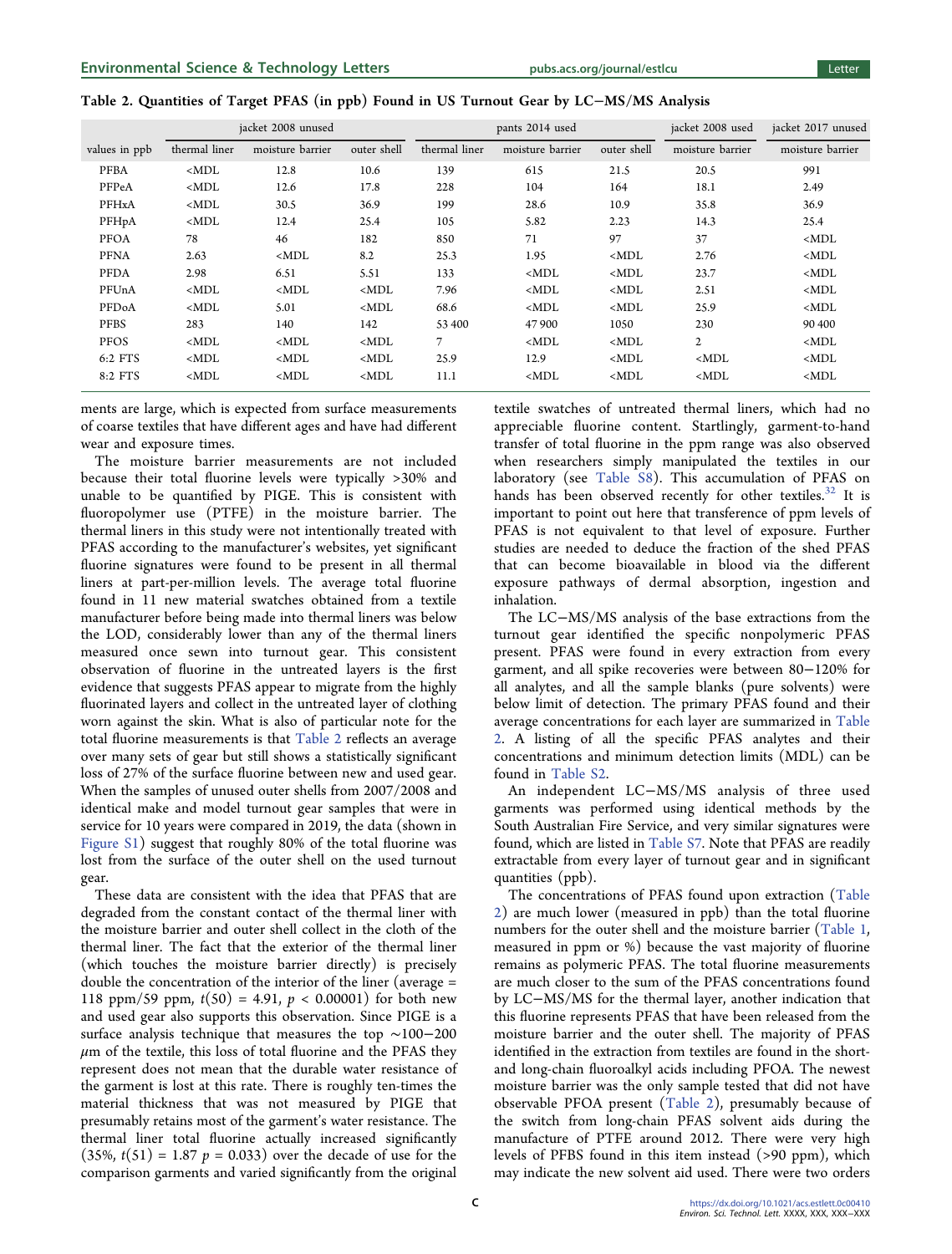<span id="page-3-0"></span>of magnitude more PFBS found in the two post-2012 moisture barriers and one thermal liner samples, compared to the two pre-2012 moisture barriers and one thermal liner, and very few other sulfonates.

The PFAS concentrations for dust collected in a PPE handling office are shown in [Table S5](http://pubs.acs.org/doi/suppl/10.1021/acs.estlett.0c00410/suppl_file/ez0c00410_si_001.pdf) for both a base extraction as well as a methanolic extraction. In comparison to the textiles, the base extraction of the dust sample has similar PFAS signatures and concentrations (more perfluorinated carboxylic acids than sulfonates in general, and present in the ppb range). The presence of n-Et-FOSAA in the methanolic extraction of the dust sample, however, indicates the degradation of side-chain fluoropolymers since n-Et-FOSE is the typical fluoroalkane used to form the methacrylate esters that polymerize to form the backbone polymer of the fabric.<sup>[33,34](#page-4-0)</sup> After decomposition and hydrolysis, Et-FOSE will oxidize into an aldehyde and eventually Et-FOSAA,[35](#page-4-0)−[37](#page-5-0) which is observed in the PPE processing center dust. The absorption, ingestion, or inhalation of this decay product could lead eventually to PFOA<sup>[36](#page-4-0)</sup> in humans, and in the base digestion of the fabrics, Et-FOSE was presumably oxidized to PFOA.<sup>[36](#page-4-0)</sup> Since AFFF formulations<sup>[38](#page-5-0),[39](#page-5-0)</sup> typically have characteristic short- and long-chain fluoroalkyl sulfonates present, in addition to fluorotelomer sulfonates, and a few perfluoroalkyl acids determined in environmental samples, this PPE facility dust sample does not seem to reflect extensive AFFF contributions but more likely degradation from turnout gear.

This preliminary study suggests that significant quantities of fluorochemicals are being shed from the textiles used in PPE for firefighters during the in-service lifetime of the garment. The side-chain fluoropolymers in particular lead directly to PFOA precursor materials in the environment, which provide another route of exposure to both users of the turnout gear and others in the immediate environment. There may also be more direct pathways for these PFAS to enter the body, through dermal absorption for example, as was recently suggested with PFAS in mice,<sup>[40](#page-5-0)</sup> or inhalation of PFAS-containing particles and fibers resuspended from the turnout gear.

The role of clothing in promoting dermal absorption of other contaminants has been reported previously, $4\overline{1}$  and while the preliminary nature of this study requires further testing to be performed to assess the magnitude of this exposure route, several important safeguards should be considered immediately for fire service personnel. Minimization of contact with PFAStreated turnout gear could be done in much the same way firefighter safety has been improved by minimization of exposure to fire combustion products. Keeping PFAS-treated turnout gear segregated from other textiles and living quarters and washing the thermal liners before first use might also be helpful strategies. Wearing PFAS-free clothing under the turnout gear and washing it regularly would also help to minimize skin exposure and washing hands after touching turnout gear would be precautionary.

## ■ ASSOCIATED CONTENT

#### **9** Supporting Information

The Supporting Information is available free of charge at [https://pubs.acs.org/doi/10.1021/acs.estlett.0c00410.](https://pubs.acs.org/doi/10.1021/acs.estlett.0c00410?goto=supporting-info)

> Detailed description of materials and methods including summary of gear collected and PFAS analytes measured and their MDLs; PIGE measurements for thermal liner and outer shell; PIGE data compared to age of textile;

new gear to used gear comparison; LC−MS/MS data for the dust sample and for US textiles; PIGE data on nitrile gloves before and after handling the gear ([PDF](http://pubs.acs.org/doi/suppl/10.1021/acs.estlett.0c00410/suppl_file/ez0c00410_si_001.pdf)).

## **EXECUTE AUTHOR INFORMATION**

#### Corresponding Author

Graham F. Peaslee − Department of Physics, University of Notre Dame, Notre Dame, Indiana 46556, United States; [orcid.org/0000-0001-6311-648X;](http://orcid.org/0000-0001-6311-648X) Email: [gpeaslee@](mailto:gpeaslee@nd.edu) [nd.edu](mailto:gpeaslee@nd.edu)

#### Authors

John T. Wilkinson − Department of Physics, University of Notre Dame, Notre Dame, Indiana 46556, United States

Sean R. McGuinness − Department of Physics, University of Notre Dame, Notre Dame, Indiana 46556, United States

Meghanne Tighe − Department of Physics, University of Notre Dame, Notre Dame, Indiana 46556, United States; [orcid.org/0000-0002-8930-892X](http://orcid.org/0000-0002-8930-892X)

- Nicholas Caterisano − Department of Physics, University of Notre Dame, Notre Dame, Indiana 46556, United States
- Seryeong Lee − Department of Physics, University of Notre Dame, Notre Dame, Indiana 46556, United States
- Alec Gonzales − Department of Physics, University of Notre Dame, Notre Dame, Indiana 46556, United States
- Matthew Roddy − Department of Physics, University of Notre Dame, Notre Dame, Indiana 46556, United States
- Simon Mills − Envirolab Group, Chatswood, New South Wales 2067, Australia
- Krystle Mitchell − South Australian Metropolitan Fire Service, Adelaide, South Australia 5000, Australia

Complete contact information is available at: [https://pubs.acs.org/10.1021/acs.estlett.0c00410](https://pubs.acs.org/doi/10.1021/acs.estlett.0c00410?ref=pdf)

#### Notes

The authors declare no competing financial interest.

## ■ ACKNOWLEDGMENTS

This research was supported in part by the University of Notre Dame, the National Science Foundation (PHY-1713857), the Last Call Foundation (Boston, MA). The assistance of Andrew Patterson and Vista Analytical Laboratories in the rapid and complete LC−MS/MS analysis of the samples described herein is gratefully acknowledged. The sample collection was facilitated by the technical advisory committee of the Last Call Foundation, Diane Cotter, and Mick Tisbury of the Metropolitan Fire Brigade, Melbourne, Australia, and their efforts made this work possible. We acknowledge the thoughtful comments of Dr. Alix Robel in preparing this manuscript.

#### ■ REFERENCES

(1) Goldenman, G.; Fernandes, M.; Holland, M.; Tugran, T.; Nordin, A.; Schoumacher, C.; McNeill, A. The cost of inaction: A socioeconomic analysis of environmental and health impacts linked to exposure to PFAS; Nordic Council of Ministers: Copenhagen, Denmark, 2019.

(2) Wang, Z.; DeWitt, J. C.; Higgins, C. P.; Cousins, I. T[. A never](https://dx.doi.org/10.1021/acs.est.6b04806)[ending story of per-and polyfluoroalkyl substances \(PFASs\)?](https://dx.doi.org/10.1021/acs.est.6b04806) Environ. Sci. Technol. 2017, 51, 2508−2518.

(3) Cousins, I. T.; Vestergren, R.; Wang, Z.; Scheringer, M.; McLachlan, M. S. [The precautionary principle and chemicals](https://dx.doi.org/10.1016/j.envint.2016.04.044)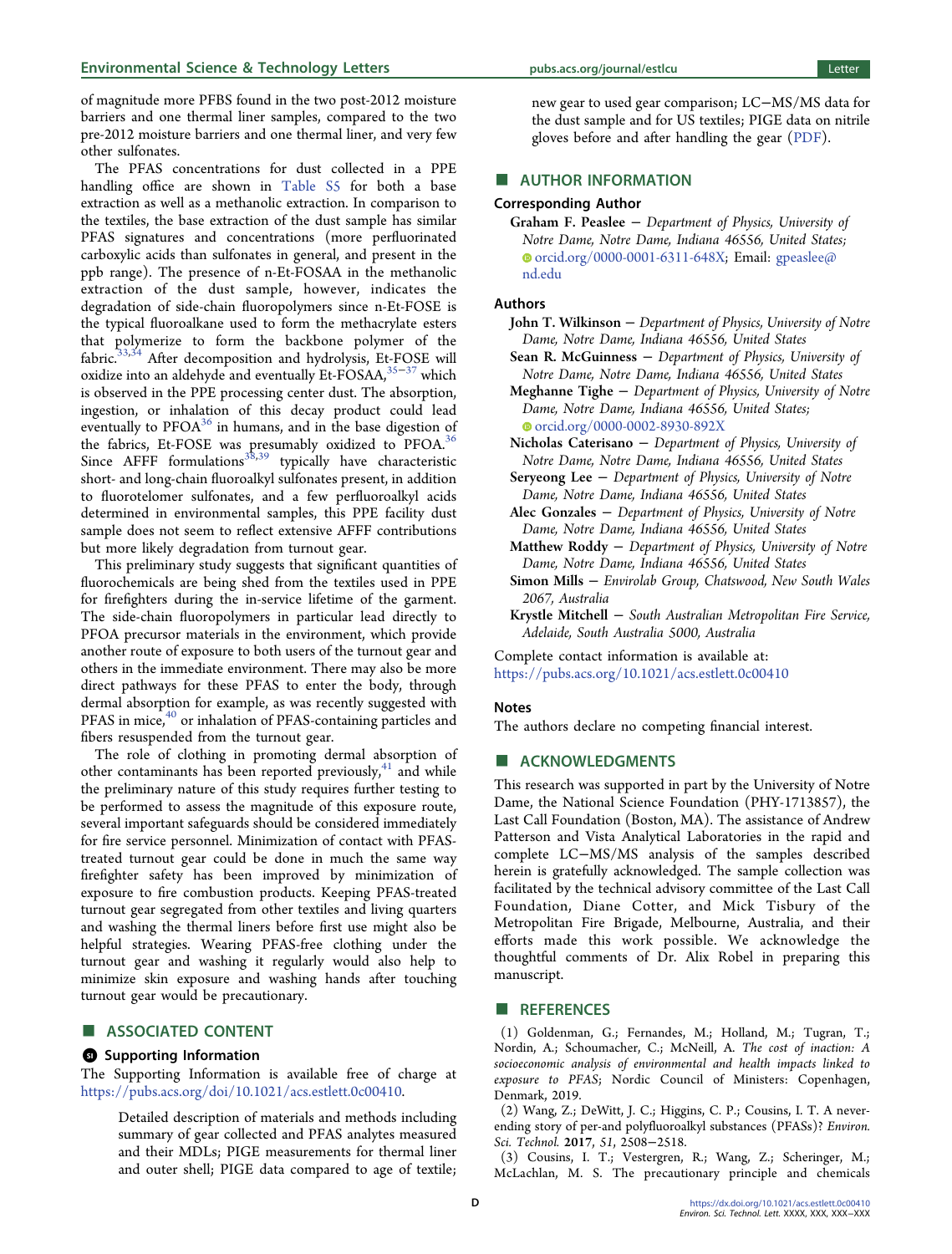<span id="page-4-0"></span>[management: The example of perfluoroalkyl acids in groundwater.](https://dx.doi.org/10.1016/j.envint.2016.04.044) Environ. Int. 2016, 94, 331−340.

(4) Blum, A.; Balan, S. A.; Scheringer, M.; Trier, X.; Goldenman, G.; Cousins, I. T.; Diamond, M.; Fletcher, T.; Higgins, C.; Lindeman, A. E.; Peaslee, G.; et al. [The Madrid statement on poly-and](https://dx.doi.org/10.1289/ehp.1509934) [perfluoroalkyl substances \(PFASs\).](https://dx.doi.org/10.1289/ehp.1509934) Environ. Health Perspect. 2015, 123, A107−A111.

(5) Houtz, E. F.; Higgins, C. P.; Field, J. A.; Sedlak, D. L[. Persistence](https://dx.doi.org/10.1021/es4018877) [of perfluoroalkyl acid precursors in AFFF-impacted groundwater and](https://dx.doi.org/10.1021/es4018877) [soil.](https://dx.doi.org/10.1021/es4018877) Environ. Sci. Technol. 2013, 47, 8187−8195.

(6) Barzen-Hanson, K. A.; Roberts, S. C.; Choyke, S.; Oetjen, K.; McAlees, A.; Riddell, N.; McCrindle, R.; Ferguson, P. L.; Higgins, C. P.; Field, J. A. [Discovery of 40 classes of per-and polyfluoroalkyl](https://dx.doi.org/10.1021/acs.est.6b05843) [substances in historical aqueous film-forming foams \(AFFFs\) and](https://dx.doi.org/10.1021/acs.est.6b05843) [AFFF-impacted groundwater.](https://dx.doi.org/10.1021/acs.est.6b05843) Environ. Sci. Technol. 2017, 51, 2047− 2057.

(7) Hu, X. C.; Andrews, D. Q.; Lindstrom, A. B.; Bruton, T. A.; Schaider, L. A.; Grandjean, P.; Lohmann, R.; Carignan, C. C.; Blum, A.; Balan, S. A.; Higgins, C. P.; et al. [Detection of poly-and](https://dx.doi.org/10.1021/acs.estlett.6b00260) [perfluoroalkyl substances \(PFASs\) in US drinking water linked to](https://dx.doi.org/10.1021/acs.estlett.6b00260) [industrial sites, military fire training areas, and wastewater treatment](https://dx.doi.org/10.1021/acs.estlett.6b00260) [plants.](https://dx.doi.org/10.1021/acs.estlett.6b00260) Environ. Sci. Technol. Lett. 2016, 3, 344−350.

(8) Grandjean, P.; Clapp, R. [Perfluorinated alkyl substances:](https://dx.doi.org/10.1177/1048291115590506) [emerging insights into health risks.](https://dx.doi.org/10.1177/1048291115590506) New solutions: a journal of environmental and occupational health policy 2015, 25, 147−163.

(9) Mastrantonio, M.; Bai, E.; Uccelli, R.; Cordiano, V.; Screpanti, A.; Crosignani, P[. Drinking water contamination from perfluoroalkyl](https://dx.doi.org/10.1093/eurpub/ckx066) [substances \(PFAS\): an ecological mortality study in the Veneto](https://dx.doi.org/10.1093/eurpub/ckx066) [Region, Italy.](https://dx.doi.org/10.1093/eurpub/ckx066) European J. Public Health 2018, 28, 180−185.

(10) Gao, Y.; Fu, J.; Cao, H.; Wang, Y.; Zhang, A.; Liang, Y.; Wang, T.; Zhao, C.; Jiang, G[. Differential accumulation and elimination](https://dx.doi.org/10.1021/acs.est.5b00778) [behavior of perfluoroalkyl acid isomers in occupational workers in a](https://dx.doi.org/10.1021/acs.est.5b00778) [manufactory in China.](https://dx.doi.org/10.1021/acs.est.5b00778) Environ. Sci. Technol. 2015, 49, 6953−6962.

(11) Laitinen, J. A.; Koponen, J.; Koikkalainen, J.; Kiviranta, H. Firefighters' [exposure to perfluoroalkyl acids and 2-butoxyethanol](https://dx.doi.org/10.1016/j.toxlet.2014.09.007) [present in firefighting foams.](https://dx.doi.org/10.1016/j.toxlet.2014.09.007) Toxicol. Lett. 2014, 231, 227−232.

(12) Rotander, A.; Toms, L. M. L.; Aylward, L.; Kay, M.; Mueller, J. F[. Elevated levels of PFOS and PFHxS in firefighters exposed to](https://dx.doi.org/10.1016/j.envint.2015.05.005) [aqueous film forming foam \(AFFF\).](https://dx.doi.org/10.1016/j.envint.2015.05.005) Environ. Int. 2015, 82, 28−34.

(13) Firefighter Cancer Support Network FAQs; Firefighter Cancer Support Network, 2019. https://firefi[ghtercancersupport.org/](https://firefightercancersupport.org/resources/faqs/) [resources/faqs/](https://firefightercancersupport.org/resources/faqs/) (accessed 09-15-2019).

(14) Chang, E. T.; Adami, H. O.; Boffetta, P.; Cole, P.; Starr, T. B.; Mandel, J. S. [A critical review of perfluorooctanoate and](https://dx.doi.org/10.3109/10408444.2014.905767) [perfluorooctanesulfonate exposure and cancer risk in humans.](https://dx.doi.org/10.3109/10408444.2014.905767) Crit. Rev. Toxicol. 2014, 44, 1−81.

(15) Barry, V.; Winquist, A.; Steenland, K. [Perfluorooctanoic Acid](https://dx.doi.org/10.1289/ehp.1306615) [\(PFOA\) Exposures and incident cancers among adults living near a](https://dx.doi.org/10.1289/ehp.1306615) [chemical plant.](https://dx.doi.org/10.1289/ehp.1306615) Environ. Health Perspect. 2013, 121, 1313−1318.

(16) Vieira, V. M.; Hoffman, K.; Hyeong-Moo, S.; Weinberg, J. M.; Webster, T. F.; Fletcher, T. [Perfluorooctanoic acid exposure and](https://dx.doi.org/10.1289/ehp.1205829) [cancer outcomes in a contaminated community: a geographic analysis.](https://dx.doi.org/10.1289/ehp.1205829) Environ. Health Perspect. 2013, 121, 18−23.

(17) Daniels, R. D.; Kubale, T. L.; Yiin, J. H.; Dahm, M. M.; Hales, T. R.; Baris, D.; Zahm, S. H.; Beaumont, J. J.; Waters, K. M.; Pinkerton, L. E. [Mortality and cancer incidence in a pooled cohort of](https://dx.doi.org/10.1136/oemed-2013-101662) [US firefighters from San Francisco, Chicago and Philadelphia \(1950](https://dx.doi.org/10.1136/oemed-2013-101662)− [2009\).](https://dx.doi.org/10.1136/oemed-2013-101662) Occup. Environ. Med. 2014, 71, 388−397.

(18) LeMasters, G. K.; Genaidy, A. M.; Succop, P.; Deddens, J.; Sobeih, T.; Barriera-Viruet, H.; Dunning, K.; Lockey, J[. Cancer risk](https://dx.doi.org/10.1097/01.jom.0000246229.68697.90) [among firefighters: a review and meta-analysis of 32 studies.](https://dx.doi.org/10.1097/01.jom.0000246229.68697.90) J. Occup. Environ. Med. 2006, 48, 1189−1202.

(19) Grandjean, P.; Andersen, E. W.; Budtz-Jørgensen, E.; Nielsen, F.; Mølbak, K.; Weihe, P.; Heilmann, C[. Serum vaccine antibody](https://dx.doi.org/10.1001/jama.2011.2034) [concentrations in children exposed to perfluorinated compounds.](https://dx.doi.org/10.1001/jama.2011.2034) JAMA 2012, 307, 391−397.

(20) Grandjean, P.; Heilmann, C.; Weihe, P.; Nielsen, F.; Mogensen, U. B.; Timmermann, A.; Budtz-Jørgensen, E[. Estimated exposures to](https://dx.doi.org/10.1080/1547691X.2017.1360968) [perfluorinated compounds in infancy predict attenuated vaccine](https://dx.doi.org/10.1080/1547691X.2017.1360968)

[antibody concentrations at age 5-years.](https://dx.doi.org/10.1080/1547691X.2017.1360968) J. Immunotoxicol. 2017, 14, 188−195.

(21) Immunosuppression. National Cancer Institute; NIH, 2019. [https://www.cancer.gov/about-cancer/causes-prevention/risk/](https://www.cancer.gov/about-cancer/causes-prevention/risk/immunosuppression) [immunosuppression](https://www.cancer.gov/about-cancer/causes-prevention/risk/immunosuppression) (accessed 9-15-2019).

(22) Henry, B. J.; Carlin, J. P.; Hammerschmidt, J. A.; Buck, R. C.; Buxton, L. W.; Fiedler, H.; Seed, J.; Hernandez, O[. A critical review of](https://dx.doi.org/10.1002/ieam.4035) [the application of polymer of low concern and regulatory criteria to](https://dx.doi.org/10.1002/ieam.4035) [fluoropolymers.](https://dx.doi.org/10.1002/ieam.4035) Integr. Environ. Assess. Manage. 2018, 14, 316−334.

(23) Holmquist, H.; Schellenberger, S.; van Der Veen, I.; Peters, G. M.; Leonards, P. E. G.; Cousins, I. T[. Properties, performance and](https://dx.doi.org/10.1016/j.envint.2016.02.035) [associated hazards of state-of-the-art durable water repellent \(DWR\)](https://dx.doi.org/10.1016/j.envint.2016.02.035) [chemistry for textile finishing.](https://dx.doi.org/10.1016/j.envint.2016.02.035) Environ. Int. 2016, 91, 251−264.

(24) Rankin, K.; Lee, H.; Tseng, P. J.; Mabury, S. A. [Investigating](https://dx.doi.org/10.1021/es502986w) [the biodegradability of a fluorotelomer-based acrylate polymer in a](https://dx.doi.org/10.1021/es502986w) soil−[plant microcosm by indirect and direct analysis.](https://dx.doi.org/10.1021/es502986w) Environ. Sci. Technol. 2014, 48, 12783−12790.

(25) Rankin, K. Fluorotelomer-Based Acrylate Polymers as an Indirect Source of Perfluoroalkyl Carboxylates. Ph.D. thesis; Department of Chemistry, University of Toronto: Toronto, 2015.

(26) Van der Veen, I.; Hanning, A. C.; Stare, A.; Leonards, P. E.; de Boer, J.; Weiss, J. M[. The effect of weathering on per-and](https://dx.doi.org/10.1016/j.chemosphere.2020.126100) [polyfluoroalkyl substances \(PFASs\) from durable water repellent](https://dx.doi.org/10.1016/j.chemosphere.2020.126100) [\(DWR\) clothing.](https://dx.doi.org/10.1016/j.chemosphere.2020.126100) Chemosphere 2020, 249, 126100.

(27) Ritter, E. E.; Dickinson, M. E.; Harron, J. P.; Lunderberg, D. M.; DeYoung, P. A.; Robel, A. E.; Field, J. A.; Peaslee, G. F[. PIGE as a](https://dx.doi.org/10.1016/j.nimb.2017.05.052) [screening tool for Per-and polyfluorinated substances in papers and](https://dx.doi.org/10.1016/j.nimb.2017.05.052) [textiles.](https://dx.doi.org/10.1016/j.nimb.2017.05.052) Nucl. Instrum. Methods Phys. Res., Sect. B 2017, B407, 47−54.

(28) McGuinness, S. R.; Wilkinson, J. T.; Tighe, M. E.; Majumdar, A.; Mulder, B.; Stech, E.; Robertson, D.; Peaslee, G. F[. Development](https://dx.doi.org/10.1063/1.5127717) [of the St. Andre Ion Beam Analysis Facility at Notre Dame,](https://dx.doi.org/10.1063/1.5127717) [Proceedings, 25th International Conference of the Application of](https://dx.doi.org/10.1063/1.5127717) [Accelerators in Research and Industry, AIP Press.](https://dx.doi.org/10.1063/1.5127717) AIP Conf. Proc. 2018, 2160, No. 050025.

(29) Robel, A. E.; Marshall, K.; Dickinson, M.; Lunderberg, D.; Butt, C.; Peaslee, G.; Stapleton, H. M.; Field, J. A[. Closing the mass balance](https://dx.doi.org/10.1021/acs.est.7b02080) [on fluorine on papers and textiles.](https://dx.doi.org/10.1021/acs.est.7b02080) Environ. Sci. Technol. 2017, 51, 9022−9032.

(30) Schultes, L.; Peaslee, G. F.; Brockman, J. D.; Majumdar, A.; McGuinness, S. R.; Wilkinson, J. T.; Sandblom, O.; Ngwenyama, R. A.; Benskin, J. P. [Total Fluorine Measurements in Food Packaging:](https://dx.doi.org/10.1021/acs.estlett.8b00700) [How Do Current Methods Perform?](https://dx.doi.org/10.1021/acs.estlett.8b00700) Environ. Sci. Technol. Lett. 2019, 6, 73−78.

(31) Houtz, E. F.; Sedlak, D. L[. Oxidative conversion as a means of](https://dx.doi.org/10.1021/es302274g) [detecting precursors to perfluoroalkyl acids in urban runoff.](https://dx.doi.org/10.1021/es302274g) Environ. Sci. Technol. 2012, 46, 9342−9349.

(32) Poothong, S.; Padilla-Sánchez, J. A.; Papadopoulou, E.; Giovanoulis, G.; Thomsen, C.; Haug, L. S. [Hand Wipes: A Useful](https://dx.doi.org/10.1021/acs.est.8b05303) [Tool for Assessing Human Exposure to Poly-and Perfluoroalkyl](https://dx.doi.org/10.1021/acs.est.8b05303) [Substances \(PFASs\) through Hand-to-Mouth and Dermal Contacts.](https://dx.doi.org/10.1021/acs.est.8b05303) Environ. Sci. Technol. 2019, 53, 1985−1993.

(33) Washington, J. W.; Jenkins, T. M. [Abiotic hydrolysis of](https://dx.doi.org/10.1021/acs.est.5b03686) [fluorotelomer-based polymers as a source of perfluorocarboxylates at](https://dx.doi.org/10.1021/acs.est.5b03686) [the global scale.](https://dx.doi.org/10.1021/acs.est.5b03686) Environ. Sci. Technol. 2015, 49, 14129−14135.

(34) Wang, Z.; Cousins, I. T.; Scheringer, M.; Buck, R. C.; Hungerbühler, K. [Global emission inventories for C4](https://dx.doi.org/10.1016/j.envint.2014.04.006)−C14 [perfluoroalkyl carboxylic acid \(PFCA\) homologues from 1951 to](https://dx.doi.org/10.1016/j.envint.2014.04.006) [2030, part II: the remaining pieces of the puzzle.](https://dx.doi.org/10.1016/j.envint.2014.04.006) Environ. Int. 2014, 69, 166−176.

(35) Benskin, J. P.; Ikonomou, M. G.; Gobas, F. A.; Begley, T. H.; Woudneh, M. B.; Cosgrove, J. R. [Biodegradation of N-ethyl](https://dx.doi.org/10.1021/es304336r) [perfluorooctane sulfonamido ethanol \(EtFOSE\) and EtFOSE-based](https://dx.doi.org/10.1021/es304336r) [phosphate diester \(SAmPAP diester\) in marine sediments.](https://dx.doi.org/10.1021/es304336r) Environ. Sci. Technol. 2013, 47 (3), 1381−1389.

(36) Plumlee, M. H.; McNeill, K.; Reinhard, M[. Indirect photolysis](https://dx.doi.org/10.1021/es803411w) [of perfluorochemicals: hydroxyl radical-initiated oxidation of N-ethyl](https://dx.doi.org/10.1021/es803411w) perfluorooctane sulfonamido [acetate \(N-EtFOSAA\) and other](https://dx.doi.org/10.1021/es803411w) [perfluoroalkanesulfonamides.](https://dx.doi.org/10.1021/es803411w) Environ. Sci. Technol. 2009, 43, 3662− 3668.